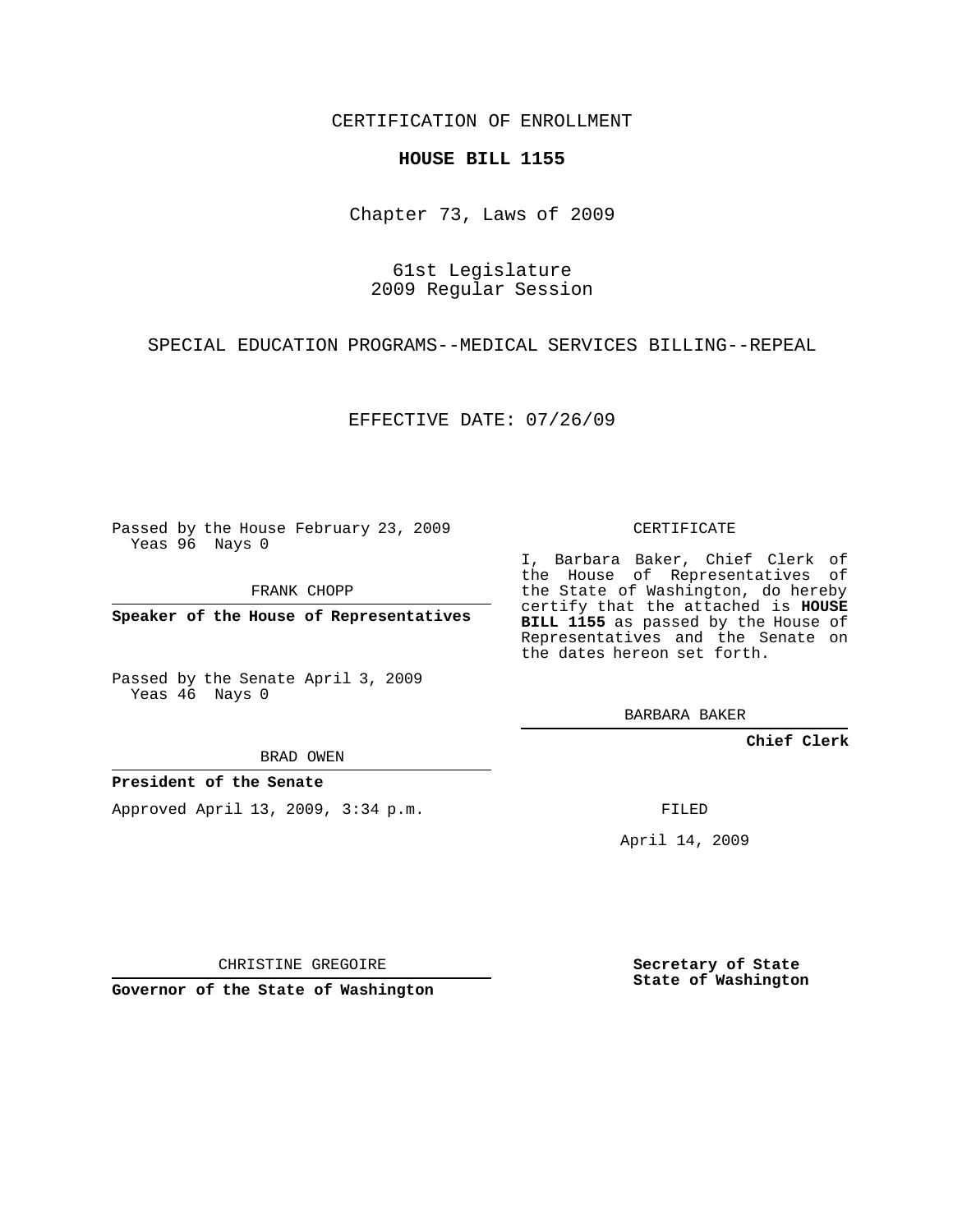## **HOUSE BILL 1155** \_\_\_\_\_\_\_\_\_\_\_\_\_\_\_\_\_\_\_\_\_\_\_\_\_\_\_\_\_\_\_\_\_\_\_\_\_\_\_\_\_\_\_\_\_

\_\_\_\_\_\_\_\_\_\_\_\_\_\_\_\_\_\_\_\_\_\_\_\_\_\_\_\_\_\_\_\_\_\_\_\_\_\_\_\_\_\_\_\_\_

Passed Legislature - 2009 Regular Session

## **State of Washington 61st Legislature 2009 Regular Session**

**By** Representatives Hinkle, Green, Cody, and Wallace; by request of Department of Social and Health Services

Read first time 01/14/09. Referred to Committee on Health Care & Wellness.

 AN ACT Relating to billing for medical services provided through special education programs; and repealing RCW 74.09.5241, 74.09.5243, 74.09.5245, 74.09.5247, 74.09.5249, 74.09.5251, 74.09.5253, 74.09.5254, 74.09.5255, and 74.09.5256.

BE IT ENACTED BY THE LEGISLATURE OF THE STATE OF WASHINGTON:

 NEW SECTION. **Sec. 1.** The following acts or parts of acts are each repealed:

 (1) RCW 74.09.5241 (Special education programs--Medical services-- Finding--Intent) and 1993 c 149 s 1;

 (2) RCW 74.09.5243 (Special education programs--Definitions) and 1994 c 180 s 1 & 1993 c 149 s 2;

 (3) RCW 74.09.5245 (Special education programs--Medical services-- Billing agent contract process) and 1993 c 149 s 3;

 (4) RCW 74.09.5247 (Special education programs--Medical services-- District as billing agent--Administrative fee) and 1994 c 180 s 2 & 1993 c 149 s 4;

 (5) RCW 74.09.5249 (Special education programs--Medical services-- Billing agent duties) and 1994 c 180 s 3 & 1993 c 149 s 5;